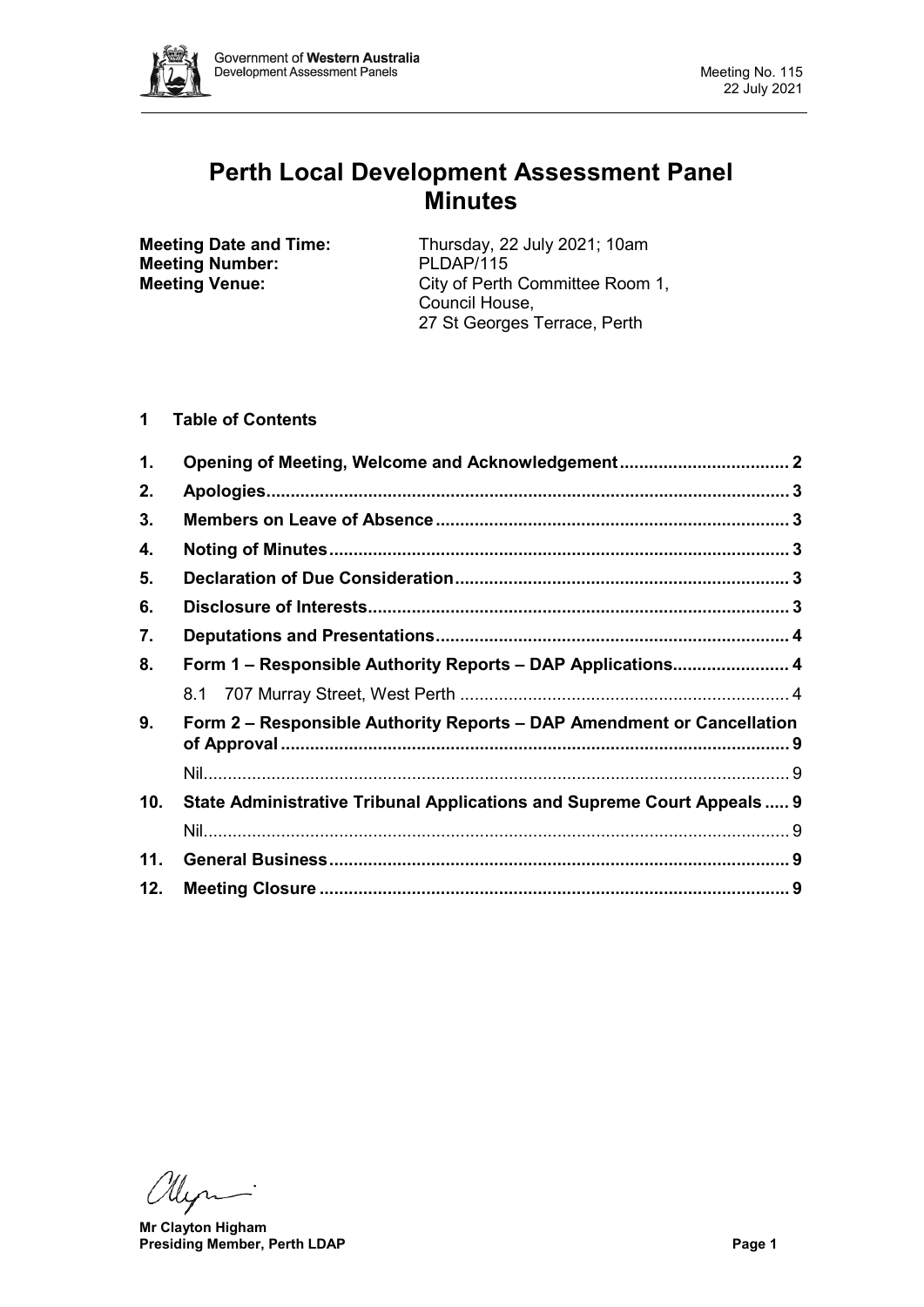

# **Attendance**

# **DAP Members**

Mr Clayton Higham (Presiding Member) Mr Brian Curtis (A/Deputy Presiding Member) Ms Diana Goldswain (Third Specialist Member) Cr Brent Fleeton (Local Government Member, City of Perth) Cr Viktor Ko (Local Government Member, City of Perth)

# **Officers in attendance**

Ms Jasmine Hancock (City of Perth) Mr Dewald Gericke (City of Perth) Mr Craig Smith (City of Perth) Mr Shervin Family (City of Perth) Mr Roberto Colalilo (City of Perth)

### **Minute Secretary**

Ms Vanessa Phillips (City of Perth)

# **Applicants and Submitters**

Mr Kris Nolan (Urbis) Mr Tom Keen (Woolworths) Mr Dominic Snellgrove (Cameron Chisholm Nicol) Mr Jon Riley (Riley Consulting) Mr Declan Creighan (Urbis) Mr Keat Tan (Cameron Chisholm Nicol)

#### **Members of the Public / Media**

Nil

# <span id="page-1-0"></span>**1. Opening of Meeting, Welcome and Acknowledgement**

The Presiding Member declared the meeting open at 10.02am on 22 July 2021 and acknowledged the traditional owners and paid respect to Elders past and present of the land on which the meeting was being held.

Due to the conflict of interest of the Presiding Member and the conflict of interest of the Deputy Presiding Member, Mr Clayton Higham has been appointed as Presiding Member for this meeting in accordance with regulation 27(3A) of the *Planning and Development (Development Assessment Panel) Regulations 2011*.

The Presiding Member announced the meeting would be run in accordance with the DAP Standing Orders 2020 under the *Planning and Development (Development Assessment Panels) Regulations 2011.*

**Mr Clayton Higham Presiding Member, Perth LDAP Page 2 Page 2**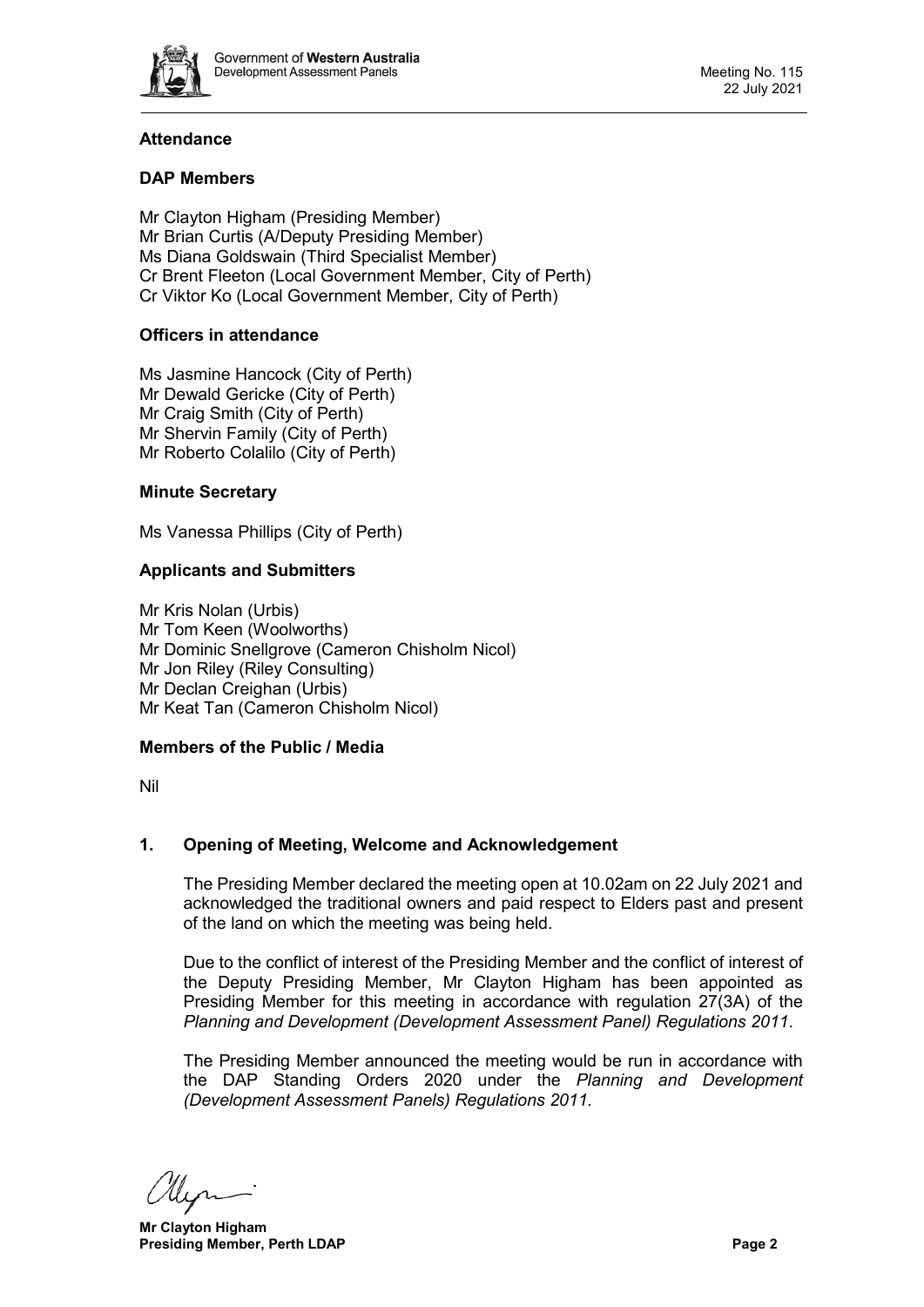

# **1.1 Announcements by Presiding Member**

The Presiding Member advised that in accordance with Section 5.16 of the DAP Standing Orders 2020 which states *'A person must not use any electronic, visual or audio recording device or instrument to record the proceedings of the DAP meeting unless the Presiding Member has given permission to do so.',* the meeting would not be recorded.

# <span id="page-2-0"></span>**2. Apologies**

Mr Ray Haeren (Presiding Member) Mr Jarrod Ross (Deputy Presiding Member)

### <span id="page-2-1"></span>**3. Members on Leave of Absence**

Nil

### <span id="page-2-2"></span>**4. Noting of Minutes**

DAP members noted that signed minutes of previous meetings are available on the [DAP website.](https://www.dplh.wa.gov.au/about/development-assessment-panels/daps-agendas-and-minutes)

### <span id="page-2-3"></span>**5. Declaration of Due Consideration**

The Presiding Member noted that an addendum to the agenda was published to include details of a DAP direction for further information and responsible authority response in relation to Item 8.1, received on 21 and 22 July 2021.

<span id="page-2-4"></span>All members declared that they had duly considered the documents.

#### **6. Disclosure of Interests**

DAP Member, Mr Ray Haeren, declared a Pecuniary Interest in item 8.1. Urbis are the applicant of the proposed development. Mr Haeren is employed by and a partner of Urbis.

DAP Member, Mr Jarrod Ross, declared an Indirect Pecuniary Interest in item 8.1. Mr Ross is employed as a Principal with Taylor Burrell Barnett Town Planning & Design (TBB). TBB are engaged on behalf of the City of Perth with respect to their Local Planning Strategy review, and this work is proposed to be finalised in July 2021.

In accordance with section 6.2 and 6.3 of the DAP Standing Orders 2020, the Presiding Member, Mr Clayton Higham determined that the members listed above, who had disclosed a Direct and an Indirect Pecuniary Interest, were not permitted to participate in the discussion and voting on the item.

**Mr Clayton Higham Presiding Member, Perth LDAP Page 3**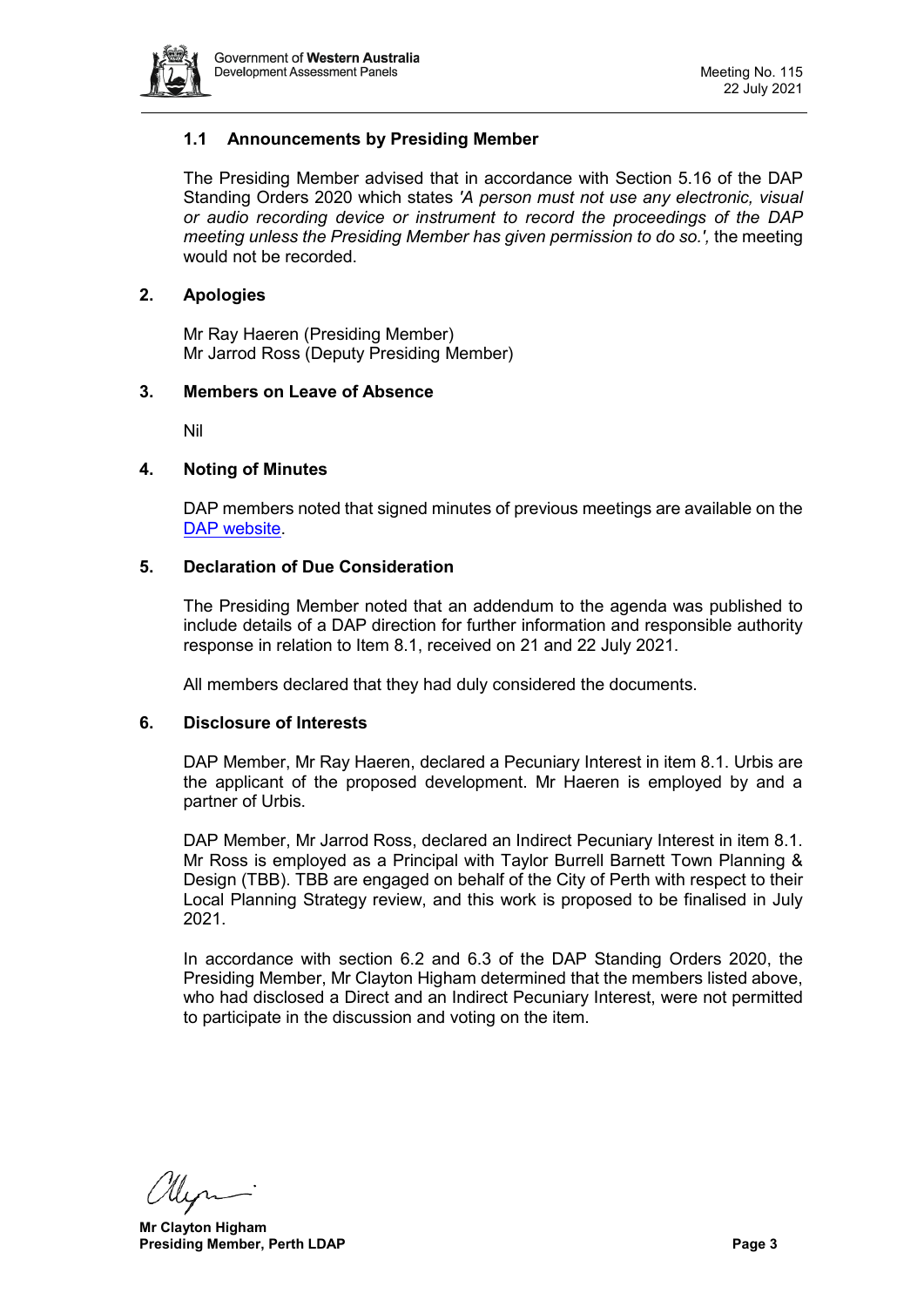

# <span id="page-3-0"></span>**7. Deputations and Presentations**

- **7.1** Mr Kris Nolan (Urbis) addressed the DAP in support of the recommendation for the application at Item 8.1 and responded to questions from the panel
- **7.2** City of Perth Officers addressed the DAP in relation to the application at Item 8.1 and responded to questions from the panel.

# <span id="page-3-2"></span><span id="page-3-1"></span>**8. Form 1 – Responsible Authority Reports – DAP Applications**

#### **8.1 707 Murray Street, West Perth**

| Proposed 5 level Mixed Use Shopping Centre |
|--------------------------------------------|
| Development                                |
| Fabcot Pty Ltd/ Urbis                      |
| State of Western Australia/Fabcot Pty Ltd  |
| City of Perth                              |
| DAP/21/01979                               |
|                                            |

#### **REPORT RECOMMENDATION**

**Moved by:** Cr Brent Fleeton **Seconded by:** Ms Diana Goldswain

That the City of Perth Local Development Assessment Panel resolves to:

1. **Approve** DAP Application reference DAP/21/01979 and accompanying perspectives (Attachment 2) and development plans (Attachment 3) in accordance with Clause 68 of Schedule 2 (Deemed Provisions) of the *Planning and Development (Local Planning Schemes) Regulations 2015*, and the provisions of City Planning Scheme No. 2 subject to the following conditions:

#### **Conditions**

- 1. the development being constructed with high quality and durable materials and finishes to a level of detailing that is consistent with the elevations and perspectives received on 29 June 2021, with final details of the design and a sample board of the proposed materials, colours and finishes being submitted for approval by the City prior to applying for the relevant building permit;
- 2. all building plant being located internally or screened from all external views, including from above and within the vehicle entrances, with final details and the location and screening of such plant and services being submitted for approval by the City prior to applying for the relevant building permit;
- 3. all lights within the car parking or servicing areas being screened or obscured so as not to be visible from external to the site to the City's satisfaction with details being submitted for approval by the City prior to occupation of the building;

**Mr Clayton Higham Presiding Member, Perth LDAP Page 4**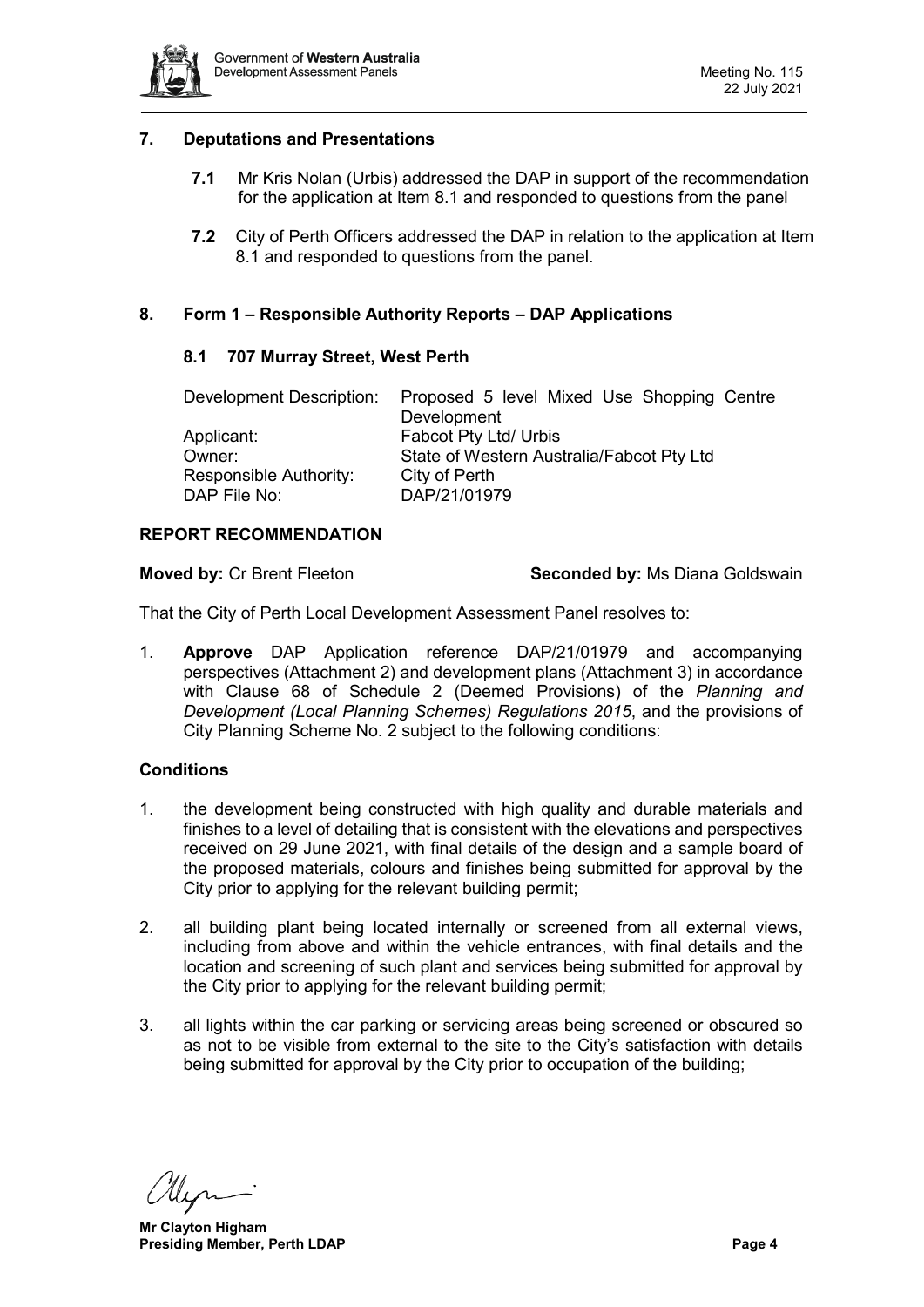

- 4. a final detailed landscaping and reticulation plan being submitted for approval by the City prior to applying for the relevant building permit, with the landscaping, including hard landscaping within the Thomas Street road reserve providing improved access to the pedestrian underpass, and being installed prior to occupation of development and thereafter maintained to a high standard to the satisfaction of the City, in consultation with the Department of Planning, Lands and Heritage;
- 5. the commercial tenancies being restricted to shopping centre ('Retail-General'), liquor store, pharmacy and speciality retail shop ('Retail-General' and 'Retail-Local') restaurant/café ('Dining'), medical centre ('Healthcare 1'), childcare centre ('Education 1') and gymnasium ('Recreation and Leisure') uses with any other proposed uses or external alterations to the tenancies requiring separate application(s) to the City for approval;
- 6. the proposed floor levels of the vehicle and pedestrian access ways into the site being designed to match the existing or modified levels of the adjacent footpaths in Murray Street and Cook Street, to the City's satisfaction, with details being submitted for approval by the City prior to applying for the relevant building permit;
- 7. the dimensions of all car parking bays, loading bays, vehicle entrances, aisle widths and circulation areas complying with Australian Standard AS2890.1 with a certificate of compliance by an architect or engineer being submitted for approval by the City prior to applying for a building permit;
- 8. the 44 commercial tenant bays, 166 short stay public parking bays, 8 customer online order pick up bays and 5 universal access bays being provided on site not being leased or otherwise reserved for use of the tenants or occupants of other buildings or sites;
- 9. the 8 customer online pick up bays being subject to a maximum of 15 minutes parking stay and clearly signposted to display the purpose and time limitations of the bays;
- 10. a final Traffic Impact Assessment (refer to the relevant advice note) being submitted for approval by the City prior to applying for the relevant building permit;

**Mr Clayton Higham Presiding Member, Perth LDAP Page 5**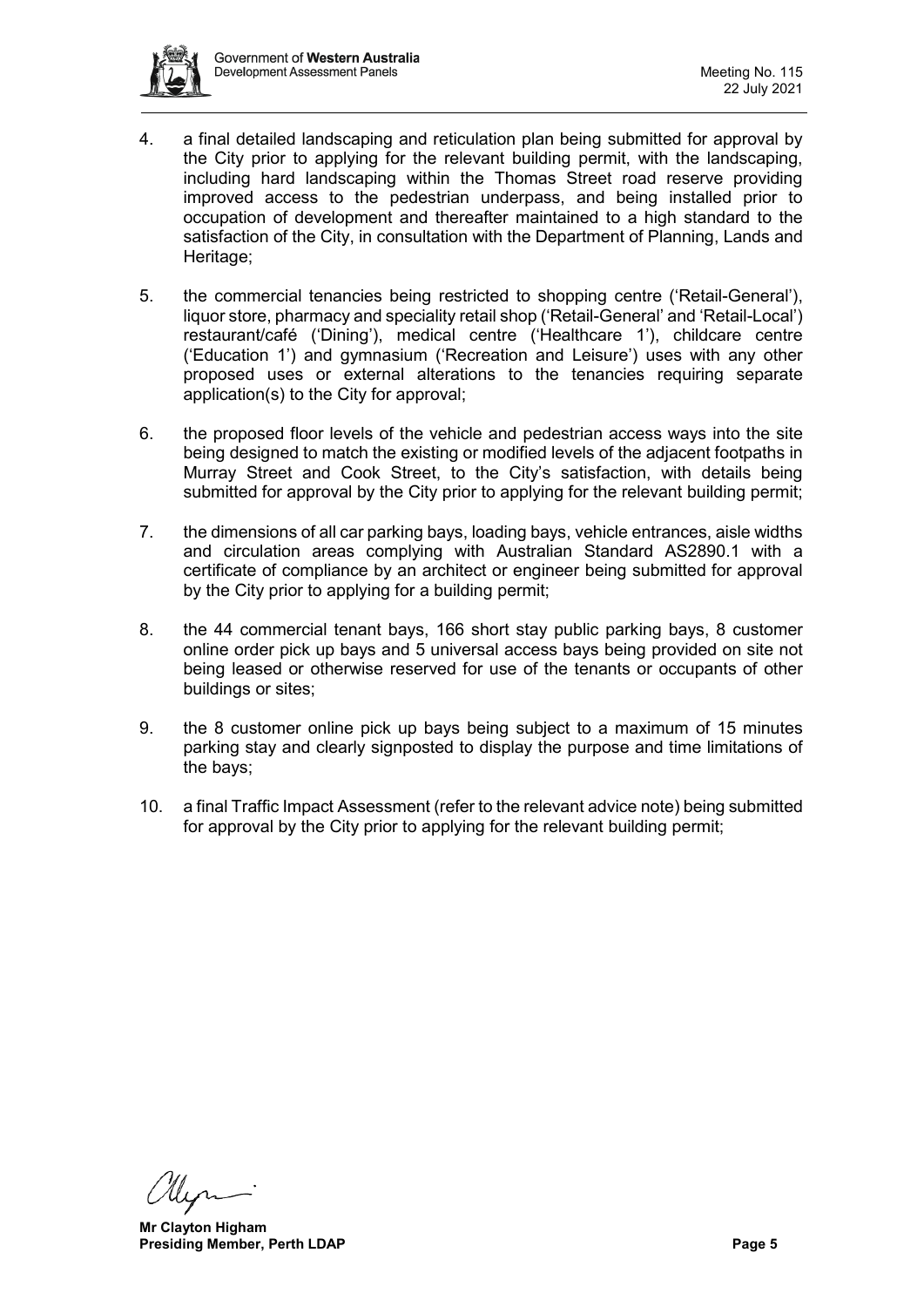

- 11. a Parking Management Plan being submitted for approval by the City, in consultation with the Department of Transport, including but not limited to the following information, prior to the short stay public parking use coming into operation;
	- a) the total number and location of the approved commercial tenant bays, customer online order pickup bays, universal access bays and short stay public car parking bays;
	- b) child care drop off and parking arrangements to ensure safe and convenient access for patrons of the child care centre;
	- c) shared vehicle/bicycle markings and signage being provided at the Cook Street entrance ramp to ensure the safe passage of staff accessing the developments end of trip facilities;
	- d) access or control arrangements for public parking bays including any directional signage, signage on bays and entry restrictions when the bays are full;
	- e) enforcement measures that will be used to ensure vehicles park in the correct type of bay;
	- f) public parking pricing structures/time limits ensuring compliance with the definition of short-stay parking;
	- g) temporary measures for dealing with the limited queuing capacity of the access driveway from Murray Street; and
	- h) any other safety and security measures to protect individuals and their property when using the public car park;

with all management measures being implemented by the operator thereafter to the satisfaction of the City;

- 12. a Vehicular, Service and Delivery Access Plan, outlining the management and arrangements for on-site servicing of the building, being submitted for approval by the City prior to the occupation of the development with the plan being implemented by the proprietor/operator thereafter to the satisfaction of the City;
- 13. the existing street trees located in the road verges on Murray Street and Cook Street being retained and protected from damage throughout any demolition and/or construction works with tree protection zones being established and maintained during the demolition and/or construction periods in accordance with the Australian Standard S4970-2009 - Protection of Trees on Development Sites, to the satisfaction of the City, with the owner/applicant being liable for any damage or removal of the trees;
- 14. all redundant crossovers being removed and the verge and footpath/s being reinstated in accordance with the City's specifications and satisfaction and at the expense of the developer/landowner and all new proposed crossovers being located and constructed to the City's specification and satisfaction prior to occupation of the development, with any additional works external to the property boundaries of the site, excluding those approved within the Thomas Street road reserve, not being approved as part of this development and being subject to a separate application(s) for approval;

**Mr Clayton Higham Presiding Member, Perth LDAP Page 6 Page 6 Page 6 Page 6 Page 6 Page 6 Page 6 Page 6 Page 6 Page 6 Page 6 Page 6 Page 6 Page 6 Page 1 Page 6 Page 1 Page 1 Page 1 Page 1 Page 1 P**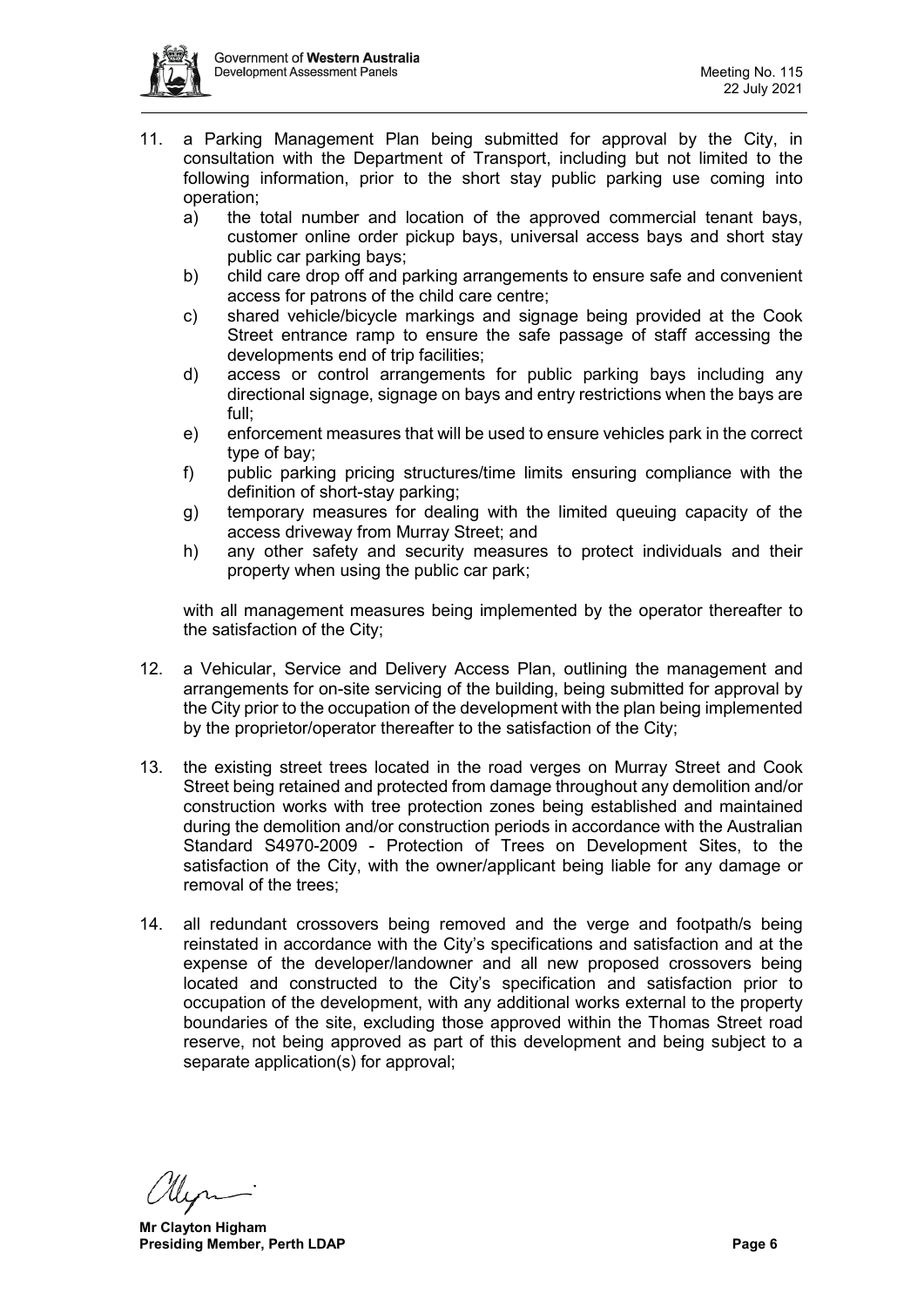

- 15. any signage for the development being integrated into the design of the building, with any signage which is not exempt from approval under the City's Signs Policy 4.6 being subject to a separate application(s) for approval;
- 16. on-site stormwater disposal/management being to the City's specifications with details being submitted for approval by the City prior to applying for the relevant building permit;
- 17. a final Waste Management Plan, satisfying the City's waste servicing requirements, being submitted for approval by the City, prior to applying for the relevant building permit, with the Plan being implemented by the operators of the development on an ongoing basis;
- 18. a final Acoustic Report addressing the requirements outlined in the preliminary Acoustic Report prepared by Herring Storer Acoustics dated February 2021 regarding the noise amelioration construction specifications and other noise management measures (refer to relevant advice note), being implemented in full to the satisfaction of the City with final plans being certified by a qualified acoustic consultant confirming the development incorporates the recommendations and can achieve compliance with the relevant noise legislation, prior to applying for a building permit;
- 19. a Demolition Management Plan (for removal of existing structures and clearance of the site) and a Construction Management Plan prepared according to the City's guidelines being submitted for approval by the City prior to applying for the demolition permit and/or relevant building permit; and
- 20. in the event that the approved development has not been substantially commenced within six months of the demolition of the existing structures and clearance of the site, the site is to be landscaped and aesthetically screened and secured at the owner's cost to preserve the amenity of the area and to prevent unauthorised car parking and dust and sand being blown from the site. Details and cost estimates of the works shall be submitted for approval by the City and the works shall be secured by a bond or a deed of agreement between the owner and the City, to the value of the proposed works, with the cost of the deed to be borne by the owner prior to the demolition of the existing structures and clearance of the site. The site shall be maintained in a clean and tidy state to the City's satisfaction on an ongoing basis until development of the site commences.

# **Advice**

- 1. This decision constitutes planning approval only and is valid for a period of four (4) years from the date of approval. If the subject development is not substantially commenced within the specified period, the approval shall lapse and be of no further effect.
- 2. The final plans and details submitted to the City of Perth to satisfy the conditions of this approval will be verified by the City Architect and Statutory Planners. Any substantive changes to the approved plans will need to be made via a Form 2 process.

**Mr Clayton Higham Presiding Member, Perth LDAP Page 7 Page 7 Page 7**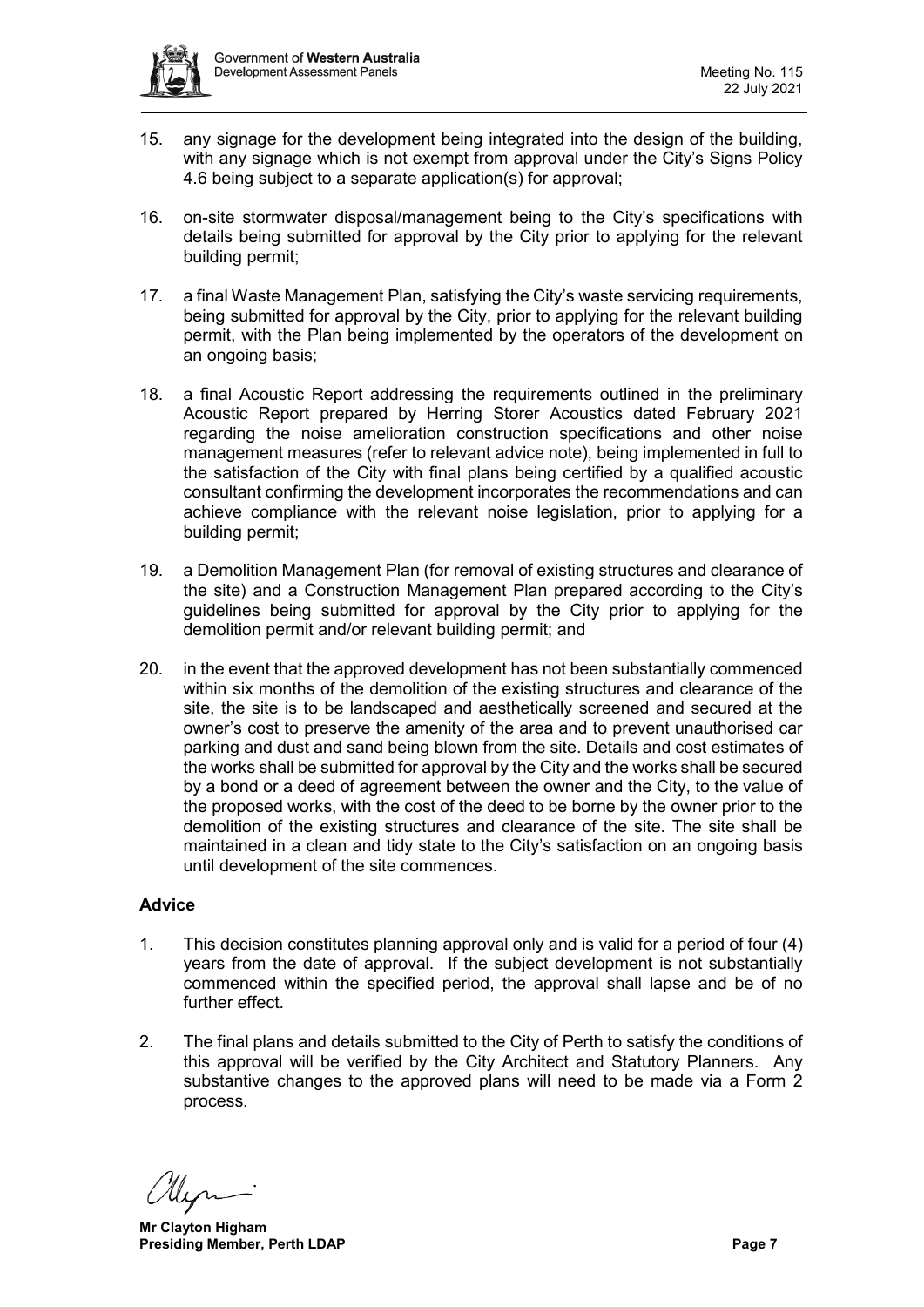

- 3. The conceptual landscaping works proposed within the road reserve on Murray Street and Cook Street are to be designed in consultation and to the specifications of the City and will be subject to a separate approval process.
- 4. The City advises that the final Transport Impact Assessment is required to address the following additional matters:
	- a) updated traffic modelling based on the traffic flow/development scenarios of existing and with the development in five and ten years of opening and ten years of the development with the two-way conversion;
	- b) separate figures to be included for the PM peak existing traffic flows, forecast development trips, trip distribution and trip assignment patterns with all figures to show both inbound and outbound traffic flows separately;
	- c) a comprehensive Road Safety Audit looking at all aspects of the development and in particular the requirement to provide a give-way controlled high entry angle left turn auxiliary lane on Thomas Street into Murray Street, potential for queuing in Murry Street for vehicles accessing the site as well as any upgrades that may be required to the surrounding pedestrian crossing facilities, existing intersections and road infrastructure;
	- d) a swept path analysis (all movements) to be provided for the Murray Street and Cook Street access driveways as well as the service vehicle turn movements at the intersection of Thomas Street and Cook Street;
	- e) an operational analysis of the Cook Street access driveway to be undertaken and supported with a figure showing the PM peak inbound and outbound traffic flows; and
	- f) the assessment of all minimum sight lines for pedestrians and the ramp grades at the access driveways from Murray Street and Cook Street in accordance with Australian Standards 2890.1 Section 3.2.4.
- 5. With regards to the preliminary Acoustic Report, the City advises that the final Acoustic Report is required to address the following additional matters:
	- a) assessment of all mechanical plant and equipment for the development demonstrating compliance with the Environmental Protection (Noise) Regulations 1997; and
	- b) confirmation of mitigation measures to be implemented in relation to the loading dock and servicing area.

# **The Report Recommendation was put and CARRIED UNANIMOUSLY.**

**REASON:** The panel were of the view that the use is a welcome addition to this location in the City and satisfied the planning framework. It was considered that the design had responded well to the initial concerns raised by the design review panel, noting that while the development as proposed is short on landscaping the proposed treatment and ongoing maintenance of the Thomas Street road reserve until is required for road purposes is a positive.

**Mr Clayton Higham Presiding Member, Perth LDAP Page 8**